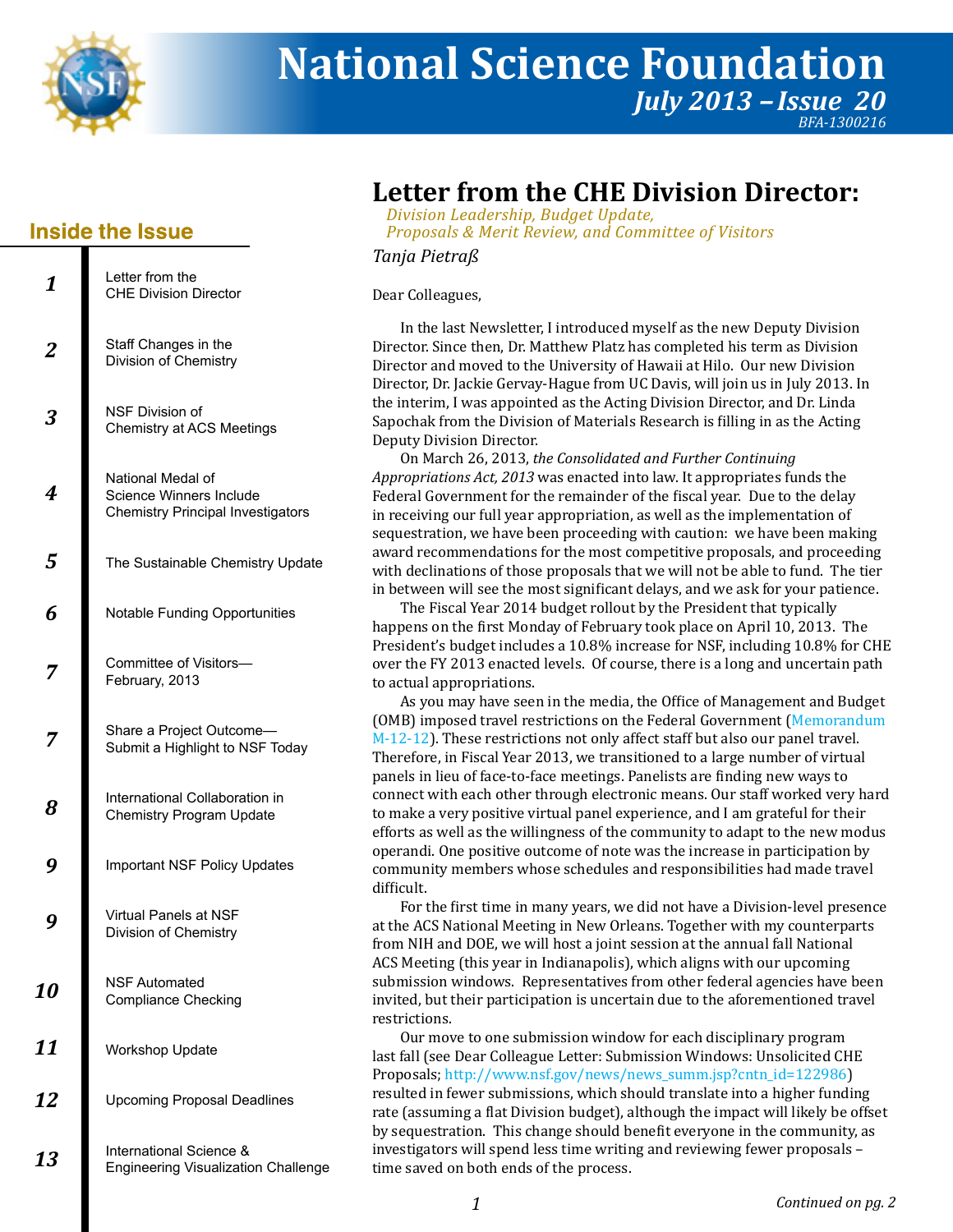#### *Continued from pg. 1*

in February (see the article by Carol Bessel in this Newsletter), chaired by The Division conducted its tri-annual "Committee of Visitors" meeting g av e us a lot of f ood for thoug ht . You can r ead the report in its entir ety on Dr. Joseph Francisco of Purdue University. We had a fabulous committee who the MPS A dvisory Committ ee websit e together with CHE's r esponse. In this context, on behalf of the Di vision of Chemistry , I w ould like to extend warmest A cadem y of Sciences. Thr ough the Committ ee of Visit ors, I had the honor t o congr atulations t o Dr. Francisco w ho was recentl y elect ed to the National closely collaborate with him, and I am delighted that he r eceiv ed this welldeserv ed distinction.

Lastl y, I want t o reiterate our long-standing off er to Skype (or other video technology) int o your department meeting. W e can tailor the meeting t o your needs – just let us know what would work best for you!

With w arm regards, Tanja Pietr aß Acting Division Dir ector

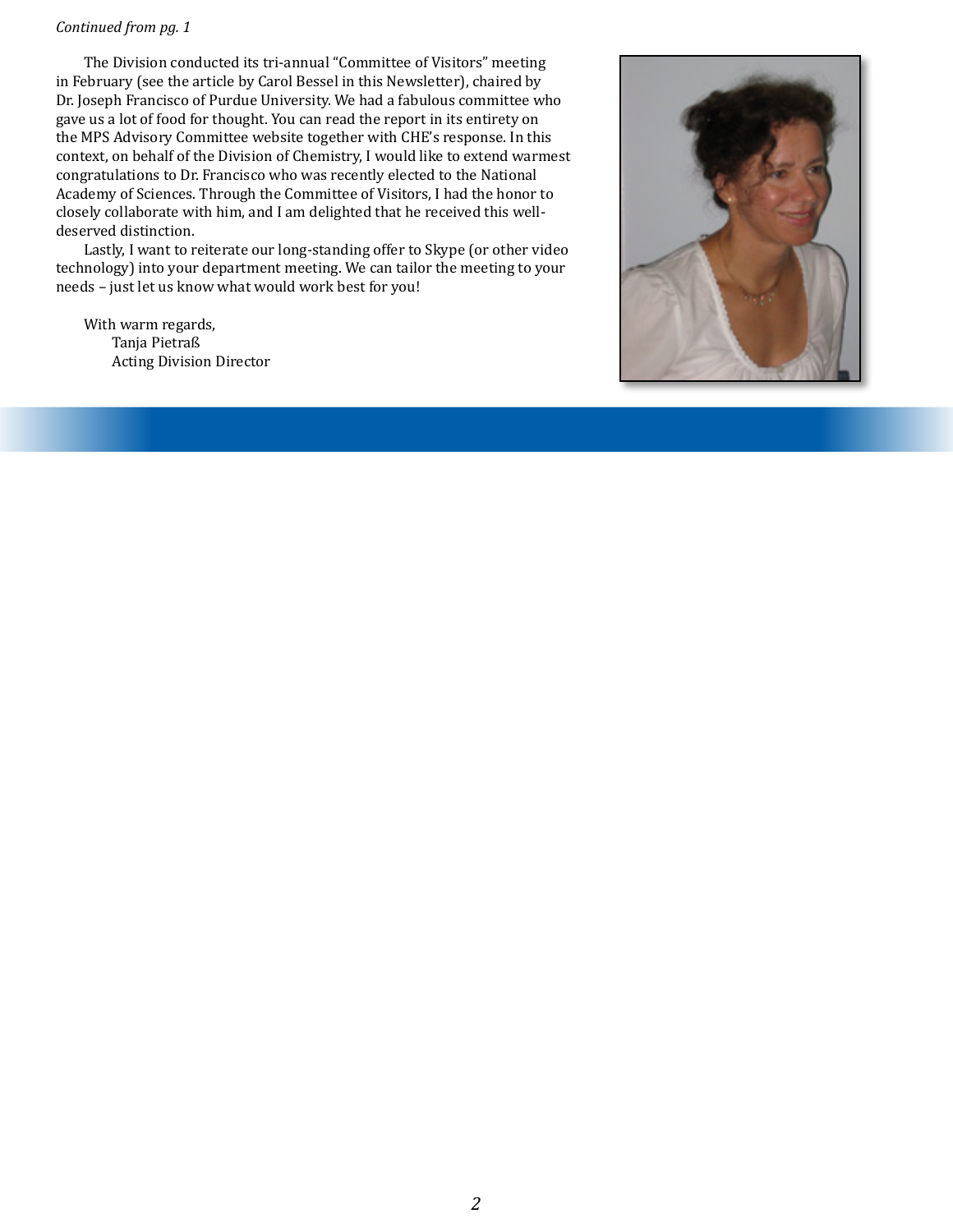The Division would like to thank our departing colleagues Dr. John Gilje, Dr. Lin He, Dr. Zakya Kafafi, Dr. Robert Kuczkowski, Mr. William Martin, Dr. Sharon Neal, Dr. Matthew Platz, Dr. Frank Wodarczyk and Dr. Tong Ren for their dedication and hard work. The Division of Chemistry wishes them continued success as they begin the next phase in their careers.

The Division welcomes the following new and returning staff members: Dr. Catalina Achim, Dr. George Kenyon, Dr. Fraser Fleming, Dr. Max Funk, Dr. Thomas O'Farrell, Dr. Linda Sapochak, Dr. Nora Savage, Ms. Marla Stewart, and Dr. Laren Tolbert. Dr. Catalina Achim is an Associate Professor in the Department of Chemistry at Carnegie Mellon University and Dr. Max Funk is a Distinguished University Professor in the Department of Medicinal and Biological Chemistry at the University of Toldeo. Both Drs. Achim and Funk joined the Division as Program Officers working in the Chemistry of Life Processes program. Dr. Fraser Fleming, Professor of Chemistry at Duquesne University, will be joining the Division in August as a Program Officer. Dr. George Kenyon re-joined us as a part-time Expert and is currently working in the Chemistry of Life Processes Program (CLP). Dr. Kenyon is joining us from the University of Michigan, where he is a

Professor of Pharmaceutical Chemistry, Emeritus, and Dean Emeritus. Dr. Thomas O'Farrell and Dr. Nora Savage are on a part-time detail from the US Environmental Protection Agency and are working as Program Officers on two joint NSF/EPA program solicitations. Dr. Linda Sapochak is on a detail from the Division of Materials Research (DMR). Dr. Sapochak is serving as our Acting Deputy Division Director until July. Ms. Marla Stewart is a Program Assistant/Intern in the Pathways Internship Program. The Pathways program allows students to explore Federal career opportunities prior to their graduation. Dr. Kelsey Cook is currently on a detail assignment in the Directorate for Mathematical and Physical Sciences (MPS) Front Office as a Staff Associate. Ms. Renee Wilkerson returned from her detail assignment at the White House Office of Management and Budget, resumed her position as a Program Analyst in the Division of Chemistry, and subsequently started a detail assignment in the MPS Front Office.

Please see the web directory for an up-to-date listing of Division of Chemistry Staff at:

http://www.nsf.gov/staff/staff\_list.jsp?org=CHE&from\_  $org=CHE$ 

# **NSF Division of Chemistry at ACS Meetings**

Renee Wilkerson

All American Chemical Society (ACS) meeting attendees are invited to attend the "Federal Funders Town Hall and Speed Coaching Meeting" at the 246th National Meeting and Exposition of the American Chemical Society (ACS) in Indianapolis, Indiana on Monday September 9, 2013 at the Indiana Convention Center, from  $1:00$  pm  $-5:00$  pm (Exhibit Hall A). The Federal Funders Town Hall and Speed Coaching Meeting is a partnership between the National Science Foundation's Division of Chemistry (NSF CHE), the Department of Energy's Chemical Sciences, Geosciences, and Biosciences Division in the Office of Basic Energy Sciences (DOE BES), and the National Institutes of Health's Division of Pharmacology, Physiology, and Biological Chemistry in the National Institute of General Medical Sciences (NIH NIGMS). To the extent enabled by the availability of travel funds, representatives from these agencies will share the latest

news on program budgets, priorities, and other important updates for the chemical research community. Attendees can meet with Federal Program Officers from NIH, DOE, NSF, and possibly other agencies for one-on-one discussions of funding opportunities and competitive proposal writing. No registration or sign-up is required.

Please note that the Federal Funders Town Hall and Speed Coaching Meeting will only be held at fall meetings of the American Chemical Society beginning with the Fall 2013 ACS National Meeting.

Contact chemplans@nsf.gov for additional information.

We hope to see you in Indianapolis for this special outreach activity.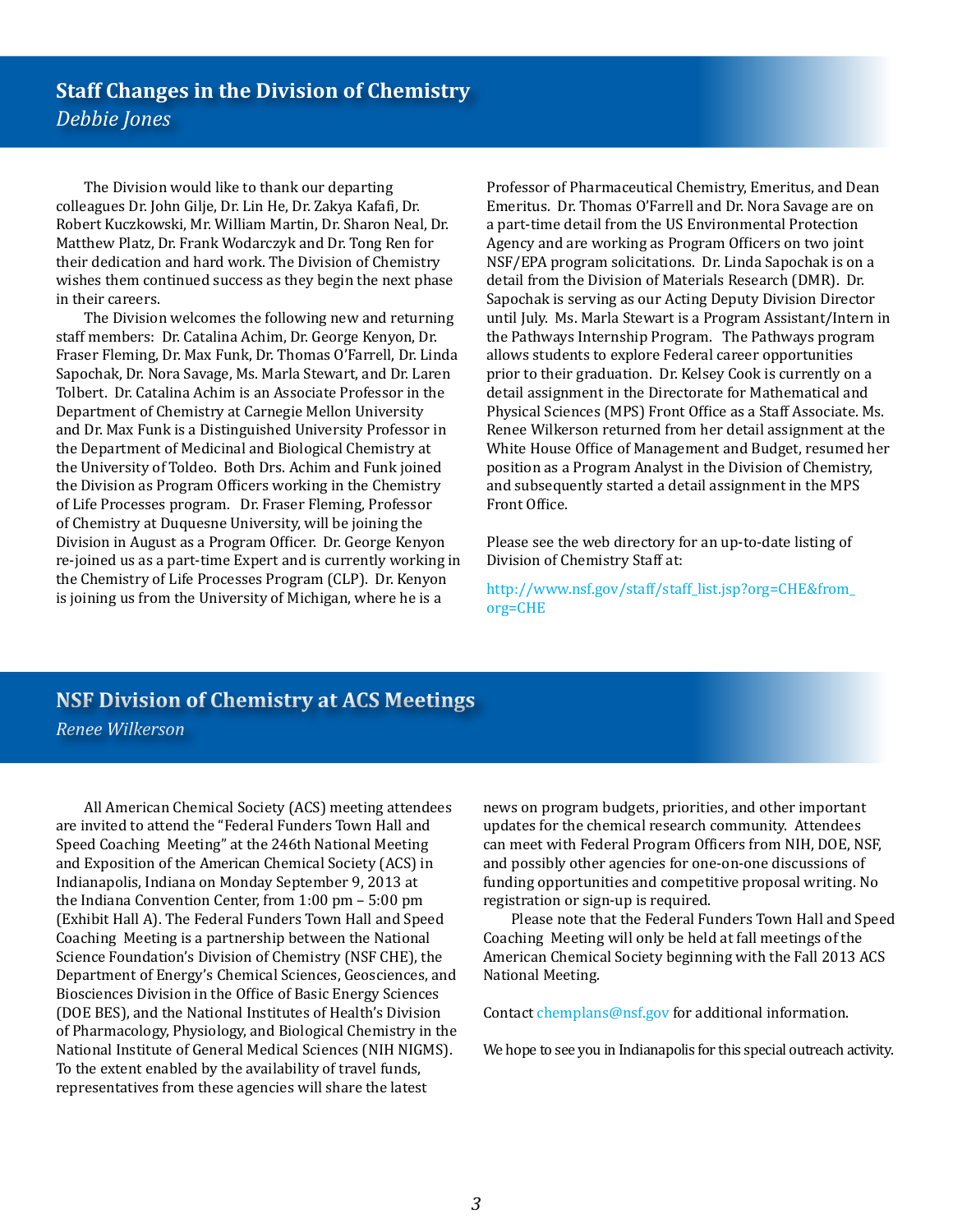### **National Medal of Science Winners Include Chemistry Principal Investigators**

Linda Sapochak



U.S. President Barack Obama presents the National Medal of Science award to Dr. Allen Bard, University of Texas at Austin, Texas, during a ceremony in the East Room of the White House in Washington, DC.



Dr. M. Frederick Hawthorne received the National Medal of Science from President Barack Obama to honor his discovery - a breakthrough that so many battling cancer have been hoping for.

The Division of Chemistry extends congratulations to awardees Dr. Allen Bard (University of Texas at Austin) and Dr. M. Frederick Hawthorne (University of Missouri) for their recent honors as 2011 National Medal of Science recipients. President Obama named Bard and Hawthorne as two of twelve eminent researchers awarded the prestigious National Medal of Science, the highest honor bestowed by the United States Government upon scientists, engineers, and inventors.

"I am proud to honor these inspiring American innovators," President Obama said. "They represent the ingenuity and imagination that has long made this Nation great—and they remind us of the enormous impact a few good ideas can have when these creative qualities are unleashed in an entrepreneurial environment.

—White House Press Release, "President Obama Honors Nation's Top Scientists and Innovators," December 21, 2012.

http://www.whitehouse.gov/the-pressoffice/2012/12/21/president-obama-honorsnation-s-top-scientists-and-innovators

Professor Hawthorne has been funded by the Division of Chemistry for work on novel metallacarboranes. Professor Bard has been funded by the Division of Chemistry for work on nanoparticle electrochemistry. Please see the NSF Awards Abstract Database for additional information on their respective research projects.

The National Medal of Science was created by statute in 1959 and is administered for the White House by the National Science Foundation. Awarded annually, the Medal recognizes individuals who have made outstanding contributions to science and engineering. A committee of Presidential appointees selects nominees on the basis of their outstanding contributions to knowledge in the physical, biological, mathematical, engineering, and behavioral/social sciences.

For more information about the National Medal of Science, see http://www.nsf.gov/od/nms/medal.jsp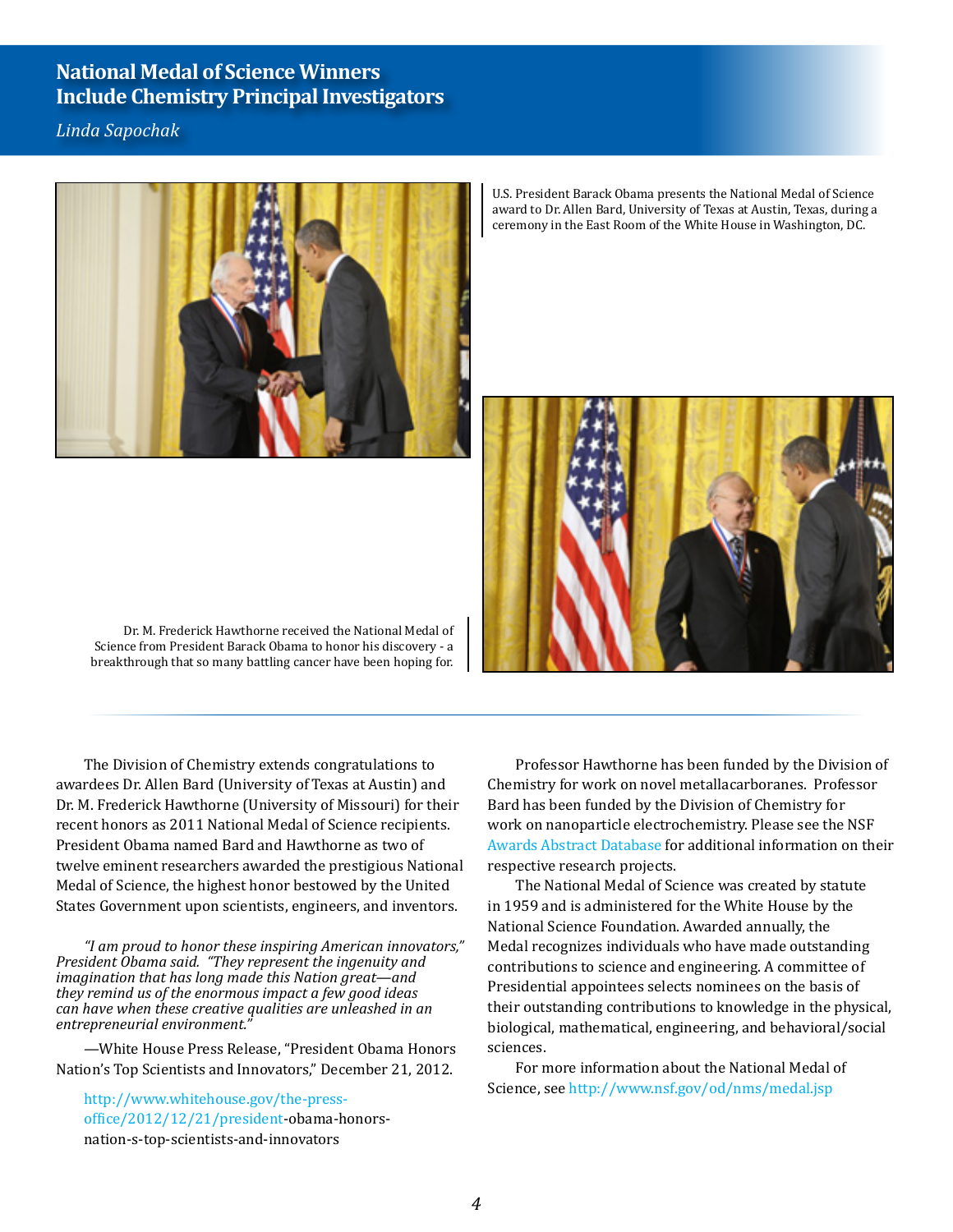*Due to the-ever increasing competition for natural resources and a mandate from the America Competes Reauthorization Act of 2010, sustainable chemistry has become a funding priority in the Chemistry Division. In FY 2013, there were three major initiatives in sustainable chemistry.* 

#### **1. Sustainable Chemistry, Engineering, and Materials (SusChEM)**

SusChEM is an NSF-wide program which addresses the interrelated challenges of sustainable supply chains, production, and use of chemicals and materials. Examples include the replacement of rare, expensive and/or toxic chemicals with earth-abundant, inexpensive, and benign chemicals; the recycling of chemicals that cannot be replaced; the development of non-petroleum based sources of important raw materials; the discovery of new environmentally friendly chemical reactions and processes; and the design of chemical processes to include recovery and recycling. In FY 2013, there are five participating divisions: the Division of Chemistry; the Division of Chemical, Bioengineering, Environmental, and Transport Systems (CBET); the Division of Materials Research (DMR); the Division of Civil, Mechanical and Manufacturing Innovation (CMMI); and the Division of Earth Sciences (EAR).

In FY 2013, no solicitation was issued for SusChEM. Instead, a Dear Colleague Letter (NSF 12-097; [http://www.](http://www.nsf.gov/pubs/2012/nsf12097/nsf12097.jsp) [nsf.gov/pubs/2012/nsf12097/nsf12097.jsp](http://www.nsf.gov/pubs/2012/nsf12097/nsf12097.jsp)) was sent to encourage submission of SusChEM proposals to existing NSF programs in their current submission windows in all the participating divisions. Proposals were accepted from either single or multiple investigators. Many of the proposals received as a response to the Dear Colleague Letter have been reviewed and some funding decisions have already been made. In FY 2013, the Division of Chemistry expects to invest approximately \$10 M in SusChEM research. The SusChEM initiative will continue in FY 2014. Interested investigators are encouraged to check for updates on the Division website [\(http://www.nsf.gov/](http://www.nsf.gov/div/index.jsp?div=CHE ) [div/index.jsp?div=CHE](http://www.nsf.gov/div/index.jsp?div=CHE )).

#### **2. Sustainable Energy Pathways (SEP)**

Sustainable Energy Pathways is part of the NSF-wide initiative on Science, Engineering, and Education for Sustainability (SEES). The Sustainable Energy Pathways program calls for innovative, interdisciplinary basic research in science, engineering, and education by teams of researchers for developing systems approaches to sustainable energy pathways based on a comprehensive understanding of the scientific, technical, environmental, economic, and societal issues. SEP considers scalable approaches for sustainable energy conversion to useful forms, as well as its storage, transmission, distribution, and use. You can search the NSF Award database using the term 'Sustainable Energy Pathways' for a listing of awards made under the SEP solicitation:

[http://nsf.gov/awardsearch/simpleSearchResult?queryTex](http://nsf.gov/awardsearch/simpleSearchResult?queryText=Sustainable+Energy+Pathways) [t=Sustainable+Energy+Pathways](http://nsf.gov/awardsearch/simpleSearchResult?queryText=Sustainable+Energy+Pathways)

Visit the NSF SEES website for program updates: [http://www.nsf.gov/funding/pgm\\_summ.jsp?pims\\_](http://www.nsf.gov/funding/pgm_summ.jsp?pims_id=504707) [id=504707](http://www.nsf.gov/funding/pgm_summ.jsp?pims_id=504707) 

#### **3. NSF-EPA joint solicitations**

Two NSF-EPA joint solicitations were issued in FY 2013. EPA/NSF Networks for Sustainable Molecular Design and Synthesis (NSF 13-523) involves the Division of Chemistry and the Division of Chemical, Bioengineering, Environmental, and Transport Systems at NSF, and the Office of Research and Development / National Center for Environmental Research at EPA. This solicitation promotes the development of safe and sustainable chemicals and sustainable synthetic procedures. EPA/ NSF Networks for Characterizing Chemical Life Cycles (NSF 13-524) has participation from the Office of Research and Development /National Center for Environmental Research at EPA and the Division of Chemistry at NSF. This solicitation encourages synergy and enhances cooperation in examining the life cycles of synthetic chemicals and materials as they relate to their manufacture, use, transport, and disposal or recycle. Proposals received in response to these two solicitations are currently being reviewed. The competition should generate approximately 5 awards, each around \$2-4 million over 4 years.

In summary, the Division of Chemistry has made significant financial commitments to encourage and foster research in sustainable chemistry. The chemistry research community is strongly encouraged to consider submission of proposals under these initiatives. As always, investigators are encouraged to contact the relevant Program Officer identified in the solicitation, or the disciplinary Program Officer in the area of proposed research, for additional information. To see examples of awards made under the SusChEM initiative, select the relevant Disciplinary Research Activities program listed on the NSF Chemistry website:<http://www.nsf.gov/div/index.jsp?div=CHE,>then the link "What Has Been Funded (Recent Awards Made Through This Program, with Abstracts)." SusChEM awards all have "SusChEM:" in the beginning of the proposal title.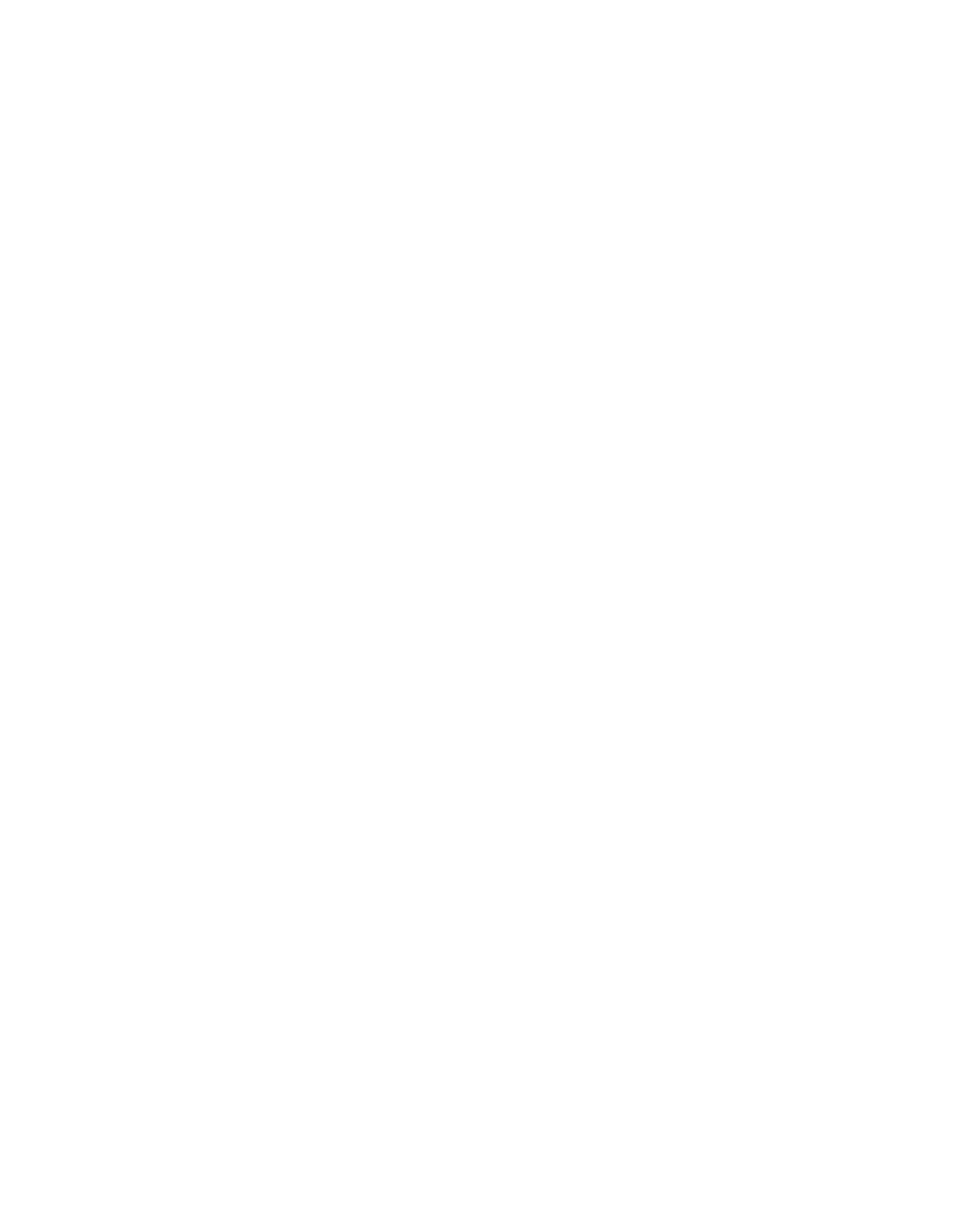## **Committee of Visitors – February, 2013**

*Carol A. Bessel*

NSF relies on the objectivity of external experts to assess and assure that we maintain high standards of merit review, and to ensure the openness and fairness of the merit review system. This group of external reviewers, referred to as a Committee of Visitors (COV), typically convenes on a triennial basis to assess the quality and integrity of proposal review. On February 19-21, 2013, Professor Joseph Francisco of Purdue University chaired the COV for the Division of Chemistry at NSF Headquarters in Arlington, VA. The Committee was composed of 26 members from the scientific community, representing a diverse sampling of all areas of chemistry, all career stages, and constituent organizations.

During the three day visit, the COV members were provided with a representative set of proposals, reviews and Program recommendations. They were able to see the detailed documentation and reasoning behind declinations and awards, including several of the "hard calls" the Program Officers must make. Within conflict-of-interest guidelines, the Committee members were given access to all proposal actions (awards and declinations) made by the Division in the previous three years, starting with Fiscal Year 2010.

In addition to assessing merit review, the COV members were specifically asked by the Division to discuss how to evaluate the realignment that took place within the Division's scientific programs in 2009. The Committee's report was presented to the Advisory Committee for Mathematical and Physical Sciences, which discussed and approved it at its April meeting.

The report was reviewed by MPS Assistant Director Fleming Crim and has been posted, along with Dr. Crim's response, at:

<http://www.nsf.gov/mps/advisory/cov.jsp>, and [http://www.nsf.gov/mps/advisory/covdocs/CHE\\_Cover\\_](http://www.nsf.gov/mps/advisory/covdocs/CHE_Cover_Letter_and_Response.pdf) [Letter\\_and\\_Response.pdf,](http://www.nsf.gov/mps/advisory/covdocs/CHE_Cover_Letter_and_Response.pdf) respectively.

#### Annual responses are at,

<http://www.nsf.gov/mps/advisory/cov.jsp>, and/or on the Divisional pages.

**Share a Project Outcome — Submit a Highlight to NSF Today**

The Division of Chemistry supports innovative research in chemical sciences, integrated with education, through strategic investment in developing a globally engaged U.S. chemistry workforce reflecting the diversity of America. Communicating the value and articulating the impact and importance of chemistry as an essential science for addressing important questions and challenges facing the 21st century remains an important priority of the Division.

We rely on our community of Principal Investigators to submit "highlights" that describe outcomes of NSFfunded research and education activities. These "highlights" provide at-a-glance snapshots of the Division's investments, are shared through various media, and serve multiple purposes for informing Foundation stakeholders about our progress in advancing discovery, innovation, and education beyond the frontiers of current knowledge. One popular new portal is the Science, Engineering & Education (SEE) Innovation website, which features outcomes of NSFfunded projects by state, region, Congressional district, and scientific theme:

We would like to submit as many of your Highlights as possible to the SEE Innovation website and need your help. Please consider submitting a Highlight about your current or recent Division of Chemistry supported project. Of particular interest are the notable outcomes and accomplishments of the project, including those related to project personnel, outreach activities, and scientific and educational advances directly supported by the project.

See the Chemistry website for a template and additional details for submitting a Highlight:

[http://www.nsf.gov/mps/che/Highlights/](http://www.nsf.gov/mps/che/Highlights/HighlightWebpages/highlights.jsp) [HighlightWebpages/highlights.jsp](http://www.nsf.gov/mps/che/Highlights/HighlightWebpages/highlights.jsp)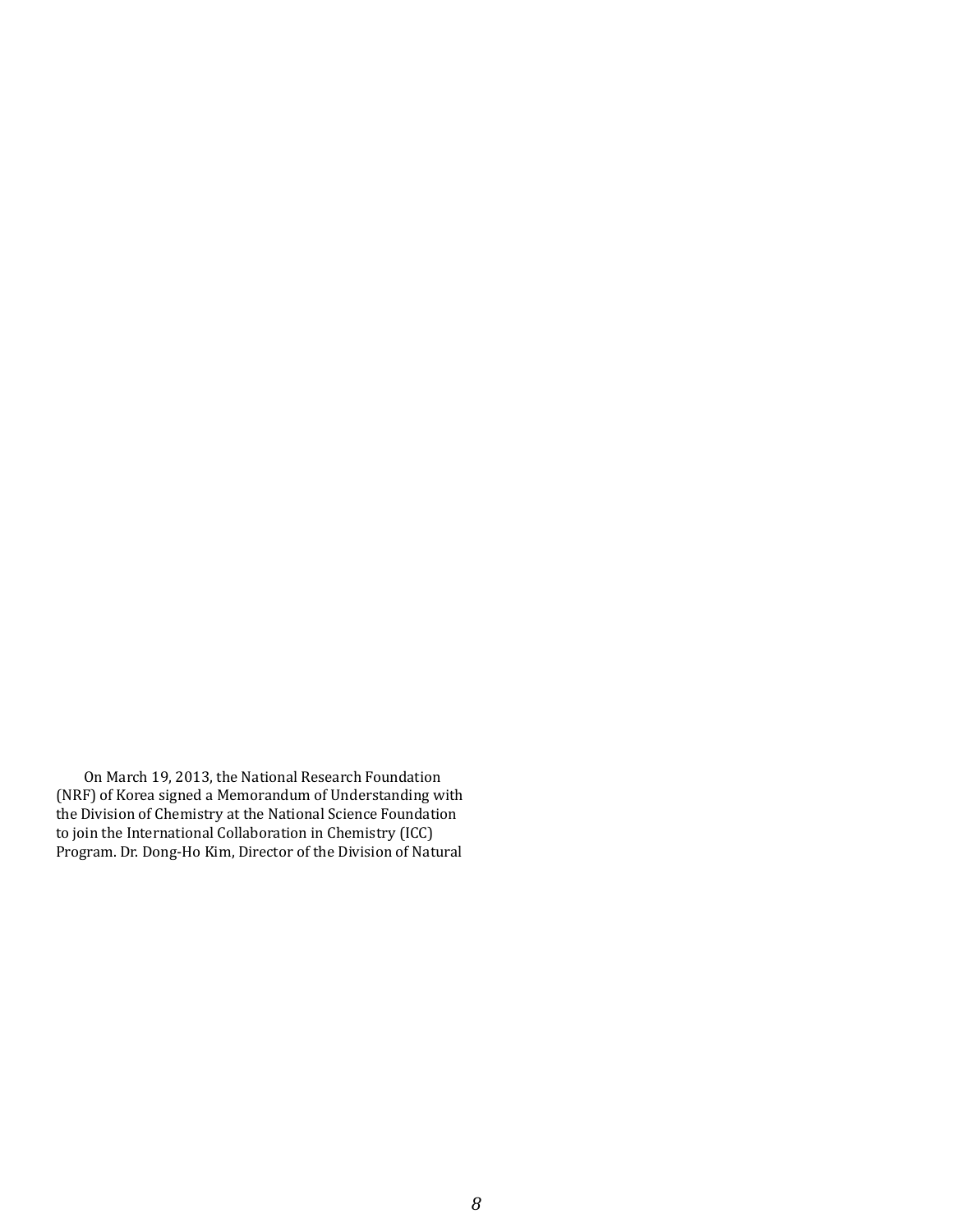## **Important NSF Policy Updates**

The NSF Policy Office maintains an overview of policy and guidance for the programs of the National Science Foundation on their website at:<http://www.nsf.gov/bfa/dias/policy/index.jsp>

#### **Proposers should be aware of the following recent NSF policy updates:**

•New NSF Proposal & Award Policies and Procedures Guide (PAPPG), Effective for Proposals Submitted or Due On or After January 14, 2013

*The PAPPG provides guidance on the preparation and submission of proposals to NSF along with guidance on managing and monitoring the award and administration of grants and cooperative agreements made by the Foundation. Significant changes have been made to the PAPPG to implement revised merit review criteria affecting the project summary and project description sections of proposals along with the annual and final reports for awarded proposals.*

<http://www.nsf.gov/pubs/2013/nsf13004/nsf13004.jsp?org=NSF>

• NSF Notice of Intent to Revise American Recovery and Reinvestment Act (ARRA) Award General Terms and Conditions to Ensure Project Completion by September 30, 2013

*This important notice applies to all NSF grantees with active awards that were issued pursuant to the American Recovery and Reinvestment Act of 2009.*

<http://www.nsf.gov/recovery/acceleration.pdf>

*Note:* Please see the updated ARRA Acceleration Frequently Asked Questions document for all ARRA-funded projects: [http://www.nsf.gov/pubs/policydocs/arra/faqs\\_pi.jsp?org=NSF](http://www.nsf.gov/pubs/policydocs/arra/faqs_pi.jsp?org=NSF)

- A revised version of the Research Experiences for Undergraduates (REU) solicitation was recently issued, NSF 13-542. *The REU solicitation was revised to clarify the treatment of indirect costs in proposals for REU Sites and REU requests for supplemental funding.* [http://www.nsf.gov/funding/pgm\\_summ.jsp?pims\\_id=5517](http://www.nsf.gov/funding/pgm_summ.jsp?pims_id=5517)
- Important Information Regarding Automated Compliance Checking of FastLane Proposals beginning March 18, 2013 *See full article in this newsletter for more details on page 9*

## *Virtual Panels at NSF Division of Chemistry*

*Margaret Anne-Wampamba*

The Directorate for Mathematical and Physical Sciences (MPS) has implemented the use of virtual collaboration to facilitate review panels, Committee of Visitors meetings, Advisory Committee meetings, site visits, and telework. Virtual collaboration allows for broadening participation and reduced cost, while easing the need for conference room space. The Division of Chemistry (CHE) is fully on board with this process. WebEx has been the preferred tool for conducting virtual panels. It is easy to use by providing video streams and document sharing. It uses standard telephone services to carry audio at high quality.

Participant surveys have revealed overwhelmingly positive responses to virtual meetings at NSF.

#### **Related links:**

[FY2014 NSF Budget Request to Congress – Merit Review Process Improvements](http://www.nsf.gov/about/budget/fy2014/pdf/43_fy2014.pdf) [NSF Merit Review Website](http://www.nsf.gov/eng/iip/sbir/virtual_panelist.jsp)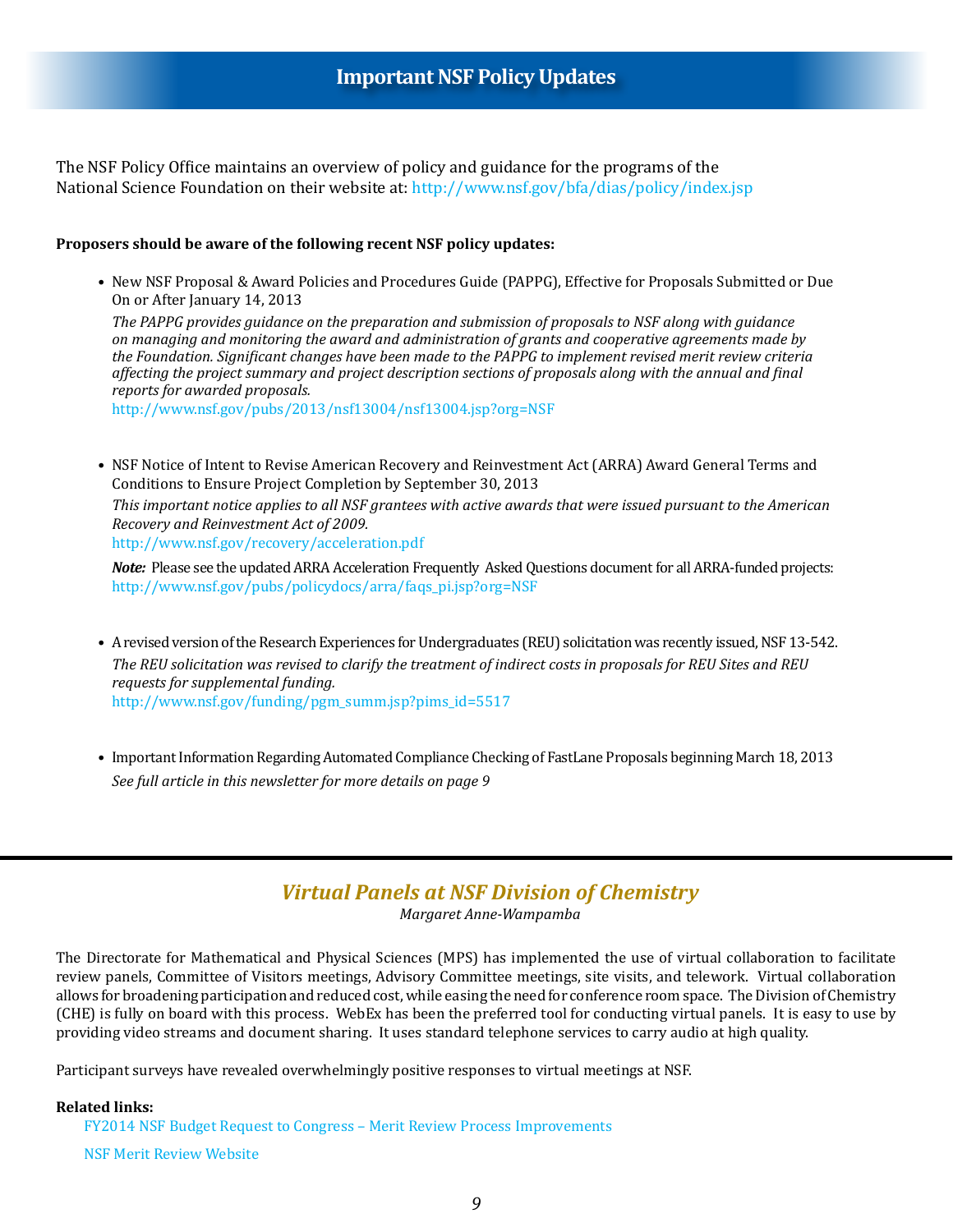## **NSF Automated Compliance Checking** *C. Michelle Jenkins*

On *March 18, 2013*, the NSF enhanced the FastLane System to begin automated compliance checking for all required sections of full proposals. **Please note** that Preliminary proposals were not be affected by this system enhancement. The sections of full proposals required by the Grant Proposal Guide (GPG) are listed below; inclusion of these sections is now being checked automatically by FastLane at the time of proposal submission.

- **• Project Summary • Biographical Sketch(es) • Current and Pending Support**
- **• Project Description • Budget • Facilities, Equipment and Other Resources**
- **Reference Cited • Budget Justification • Data Management Plan (if applicable)**

FastLane checks whether a required document is included; it will *not* check formatting, page length, or content requirements (with the exception of the Project Summary, for which the page length is checked).

Proposal submission instructions for conference, symposia or workshops; international travel grants; or program solicitations may deviate from the GPG instructions for standard unsolicited proposals. When submission instructions do not require one of the above sections, proposers should insert text or upload a document in that section, stating "Not Applicable." If this step is omitted, FastLane will not accept your proposal.

PI's will receive a warning message if any of the required sections is missing, but will still be able to forward the proposal to their Sponsored Project Office (SPO). However, the FastLane system will prevent submission to NSF by the SPO if required sections are missing. The SPO remains responsible for assuring all other proposal compliance requirements are met per the GPG.

Lastly, this also applies to proposals being submitted through [Grants.gov.](Grants.gov) Proposals must include all GPG-required sections or include a document stating that the section is "Not Applicable".

For additional information, please see: [FAQs on Automated Compliance Checking of Required Proposal Sections](http://www.nsf.gov/bfa/dias/policy/autocheck/faqs_march13.pdf)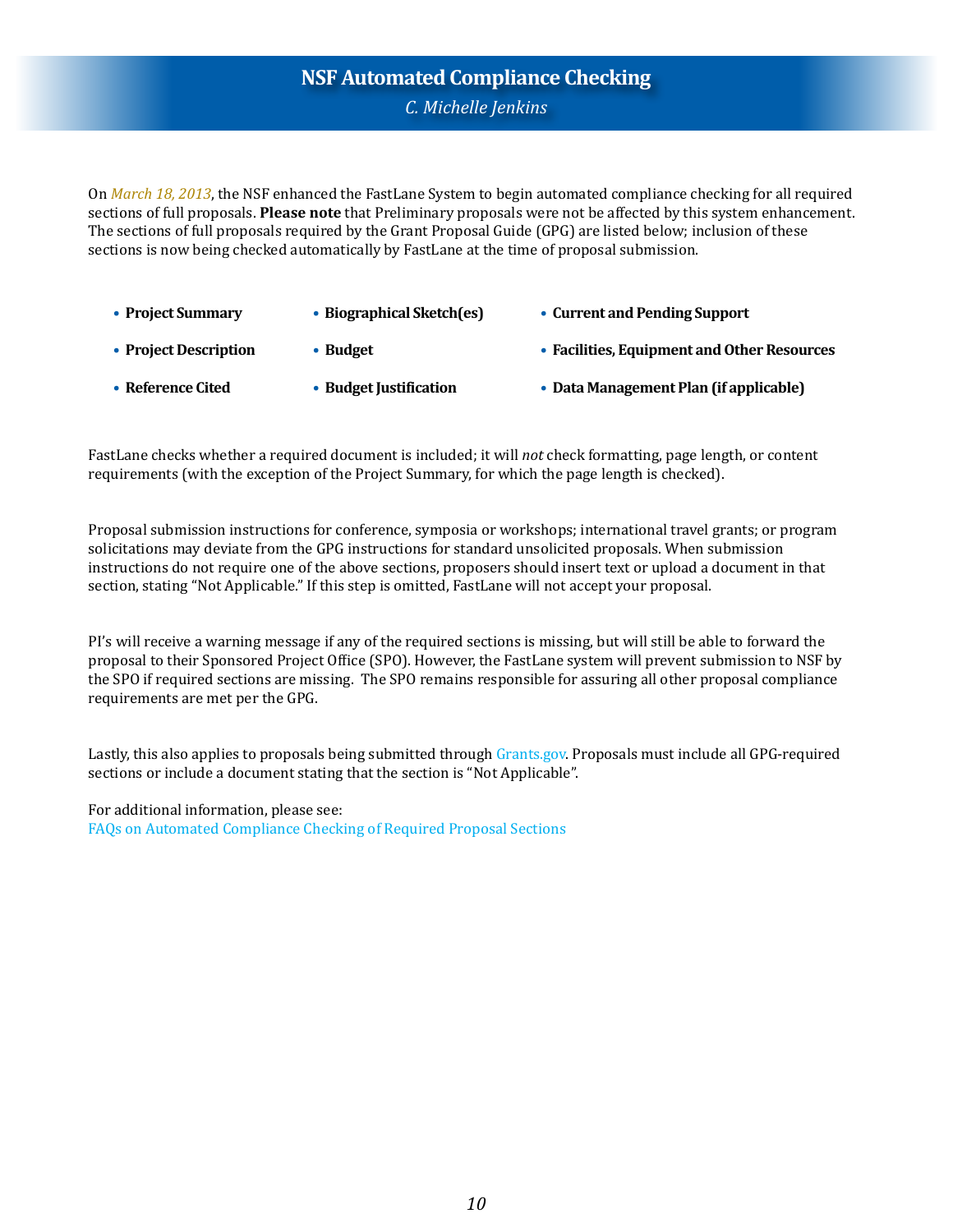#### **Catalytic Chemistry Workshop: Defining Critical Directions for the Future"**

*July 26-27, 2011 Denver, CO*

The Chemical Catalysis Program sponsored the **"**Catalytic Chemistry Workshop: Defining Critical Directions for the Future" July 26-27, 2011 at Denver, CO (CHE - 1125137). The workshop report can be found at:

<http://www.seas.harvard.edu/friend/directory/CatReport-10-03-2012.pdf>

#### **Strengthening Forensic Science through Connections with the Analytical Sciences**

*December 3 – 4, 2012* 

The Chemical Measurement and Imaging Program sponsored a workshop on "Strengthening Forensic Science through Connections with the Analytical Sciences" Dec. 3-4 2012. The workshop was organized by R. Graham Cooks of Purdue University, and engaged scientists from the Directorates for Mathematical and Physical Sciences (MPS), Social, Behavioral & Economic Sciences (SBE), and Education & Human Resources (EHR), as well as from a wide range of academic and government entities, including the Department of Justice (DoJ), National Institute of Standards and Technology (NIST), Naval Research Laboratory (NRL), Federal Bureau of Investigation (FBI), Department of Homeland Security (DHS), the U.S. Secret Service (USSS), and the Netherlands Forensics Institute. Inspired by a 2009 NRC report urging improvement in the scientific basis of forensics and resulting Congressional interest, the workshop aimed to identify relevant fundamental science drivers, primarily in the realm of new concepts in instrumentation and data analysis. Educational and collaborative aspects were also considered. A link to the report will be available soon at the Division website

[\(http://www.nsf.gov/mps/che/c\\_newsletters\\_and\\_workshops.jsp](http://www.nsf.gov/mps/che/c_newsletters_and_workshops.jsp))

#### **Future Directions in Electron Paramagnetic Resonance (EPR) Spectroscopy**

*March 11 – 12, 2013*

The Chemical Structure, Dynamics and Mechanisms Program and the Division of Molecular and Cellular Biology co-sponsored a workshop on "Future Directions in Electron Paramagnetic Resonance (EPR) Spectroscopy" between U.S. and German scientists on March 11-12, 2013. The workshop, organized by Gary Gerfen, was stimulated by the recent establishment in Germany of a network of laboratories (called a Priority Program) for the pursuit of state-of-the-art R&D in EPR instrumentation and techniques. The participants called for establishment of a similar US network of EPR spectroscopists to promote collaborative research on challenging problems such as "in cell" EPR and carrier mobility in semiconductor nanoparticles.

#### **Molecular Design**

*June 27 – 28, 2013*

The Division of Chemistry sponsored a workshop on Molecular Design, on June 27-28, 2013 at the American Chemical Society headquarters in Washington, DC. Organized by Paul Anastas, Director of the Center for Green Chemistry and Green Engineering at Yale University, the workshop aimed to define the required advances and interdisciplinary collaborations to innovate safer chemical design. A particular focus was on a systems-level approach that includes first-principles computation and mechanistic investigation in the design of safer chemicals. The workshop included representatives from chemistry, chemical and environmental engineering, toxicology, public health, environmental health sciences, and public policy. The final report, once reviewed and approved by all participants, will be submitted to a peer-reviewed journal.

#### **SusChEM Workshop on Base Metal Catalysis**

#### *September 7, 2013 Indianapolis, IN*

The Chemical Catalysis Program is sponsoring the "SusChEM Workshop on Base Metal Catalysis", which will take place on September 7, 2013 in Indianapolis, IN. The workshop is being co-organized by Paul Chirik of Princeton and Liz Jarvo of UC Irvine, and is aligned with the NSF Science, Engineering and Education for Sustainability [\(SEES](http://www.nsf.gov/funding/pgm_summ.jsp%3Fpims_id%3D504707)) initiative. The workshop will bring together a diverse group of established and emerging leaders to discuss the opportunities and difficulties in seeking abundant, relatively non-toxic, and inexpensive alternatives to precious metal catalysts. *This workshop will also be coupled with a one-day symposium entitled "Non-Precious Metal Catalysis: Opportunities and Impacts" during the Fall ACS National Meeting in Indianapolis (Sept. 8-12, 2013)*.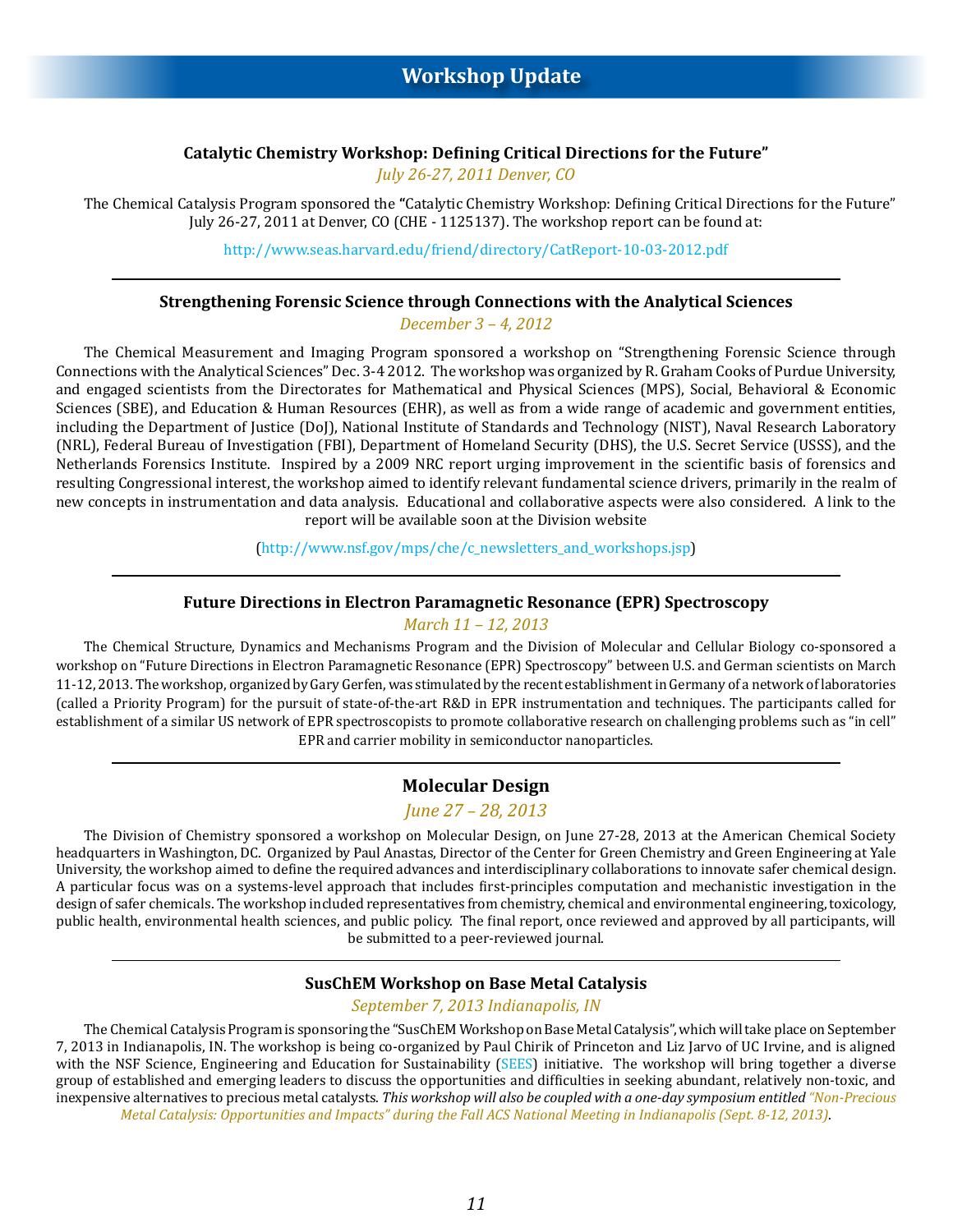## *All deadlines are 5 p.m., submitter's local time, unless otherwise noted*

Faculty Early Career Development (CAREER) Full Proposal for MPS Directorate: July 24, 2013 [NSF 11-690](https://www.nsf.gov/publications/pub_summ.jsp%3Forg%3DNSF%26ods_key%3Dnsf11690)

Research Experiences for Undergraduates (REU) Sites Full Proposal: August 28, 2013 [NSF 13-542](https://www.nsf.gov/funding/pgm_summ.jsp%3Fpims_id%3D5517%26from%3Dfund)

Each disciplinary program within the Division of Chemistry has a single annual submission window for unsolicited proposals. Proposals responding to funding opportunities without specific deadlines (e.g., Research in Undergraduate Institutions (RUI; NSF 00-144) and Grant Opportunities for Academic Liaison with Industry (GOALI; NSF 12-513)) should be submitted during the submission windows listed below.

#### **Principal Investigators (PIs) may submit to the following programs annually between September 1st and September 30th:**

- Chemical Catalysis CAT
- Chemical Structure, Dynamics and Mechanisms CSDM
- Chemical Theory, Models and Computational Methods CTMC
- Chemical Synthesis SYN

#### **Proposals may be submitted to the following programs annually between October 1st and October 31st:**

- Chemical Measurement and Imaging CMI
- Chemistry of Life Processes CLP
- Environmental Chemical Sciences ECS
- Macromolecular, Supramolecular and Nanochemistry MSN

Programs that specify a submission date in a solicitation (including International Collaboration in Chemistry and Centers for Chemical Innovation) are not affected by this submission requirement. PIs should visit the Chemistry website (at [http://www.nsf.gov/div/index.jsp?div=CHE](http://www.nsf.gov/div/index.jsp?div=CHE )) for relevant deadlines.

*NOTE:* that if the last day of a submission window falls on a weekend or official Federal government holiday, the deadline is extended to the following business day.

See the NSF Active Funding Opportunities webpage at [http://www.nsf.gov/funding/pgm\\_list.jsp?org=NSF&ord=date](http://www.nsf.gov/funding/pgm_list.jsp?org=NSF&ord=date) for a sortable listing of all NSF Funding Opportunities.

> **Newsletter Production** *Tanja Pietrass, MPS/CHE Matthew Pepper, DAS/IDB C. Renee Wilkerson, NSF/CHE*